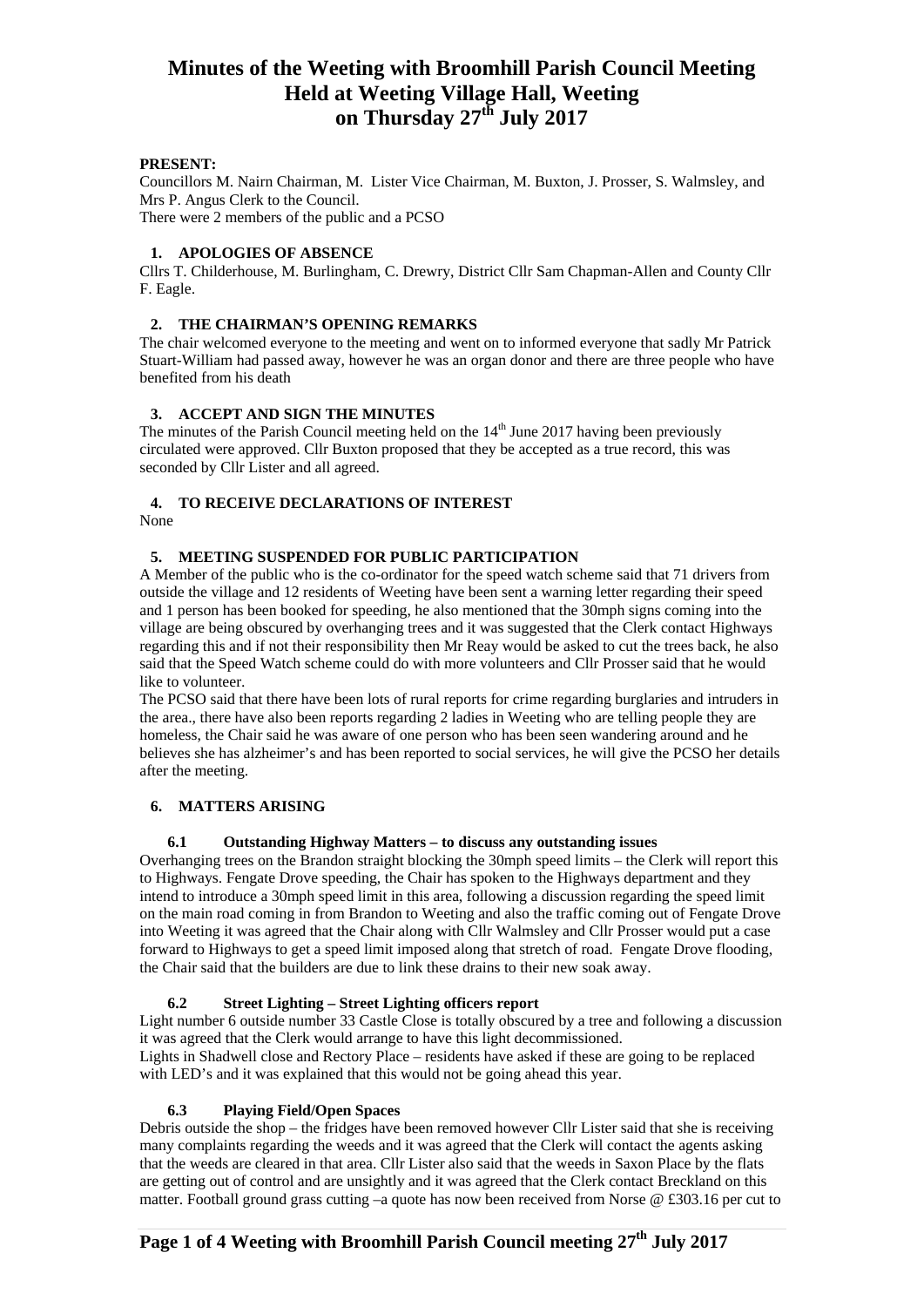be cut 9 times a year and it was agreed to accept this price. Grass verge at the bottom of Warren Close coming onto Park View - Highways have said that this is not their responsibility.

#### **6.4 Tree Maintenance and Power cuts**

UK Power Networks have informed the Clerk that they are responsible for cutting the trees in Rectory Lane and have put this on their schedule to have the trees cut back, the UK Power Networks job number for this is 5097730.

## **6.5 Slow Down in Our Village Stickers for Rubbish Bins**

The Clerk has received details regarding stickers that can be put on the side of the wheelie bins saying "SLOW DOWN IN OUR VILLAGE" the cost of these is approximately £1.00 each and it was agreed that 100 of these are ordered, the Clerk will also enquire whether they can have the speed limit put on them. The Clerk explained that there may be some money available towards the cost from our District Councillor Fabia Eagle who has said he has a total of £6,000 available for Highway projects.

## **7. REPORTS**

## **7.1 Chairman's Report**

Nothing to report apart from what he has already said in the meeting.

## **7.2 Clerks Report**

- Wrote letter to occupants in Rectory Lane regarding overhanging trees
- Reported verges that have not been cut to Highways
- Spoke to UK Power Networks regarding trees in Rectory Lane who have now confirmed that they are responsible for these and will schedule to come and cut them back
- Following a complaint reported weeds that are growing in verges in St Edmunds to Highways
- Arranged for cheques to be signed for outstanding invoices before went on holiday
- Arranged for insurance documents and notice for the July change of date meeting to be posted on to the web site
- Chased up Norse regarding the football field cutting and missing key

#### **7.3 Village Handyman Report**

The handyman said that he had mended the chain link fence at the corner by Main Road and All Saints, repaired the play area fence at various times and fitted new pale boards and replaced some that had come loose, replaced broken feather fence boards around the picnic area that had been vandalized and reported this to the police and to the Clerk., got the nest swing out of the store to be fitted to the new pole for the swing, was busy at the Steam Rally weekend, put 2 wheelie bins out for the football clubs 5 a side matches, cut back bushes and nettles around the dog walk, cleared away the fly tipping by the recycle bins and put bags of clothes that had been left in the recycling area in to the clothes bank.

# **7.4 Bowls Club Report**

Cllr Lister said the grass and lawn looks very good. Cllr Prosser said that the equipment they are using is extremely old and will eventually need to be replaced, they are looking at applying for a grant from the Parish Council as well as other organizations.

# **7.5 Village Hall Report**

Cllr Lister said the WASP have brought a new fridge freezer for the kitchen, they also need a new cooker and heating, the Chair said that Breckland Council are still offering match funding that could be put towards this and Cllr Lister said that she has given them a list of various organizations that could help with this matter. A new dance group are using the hall once a week.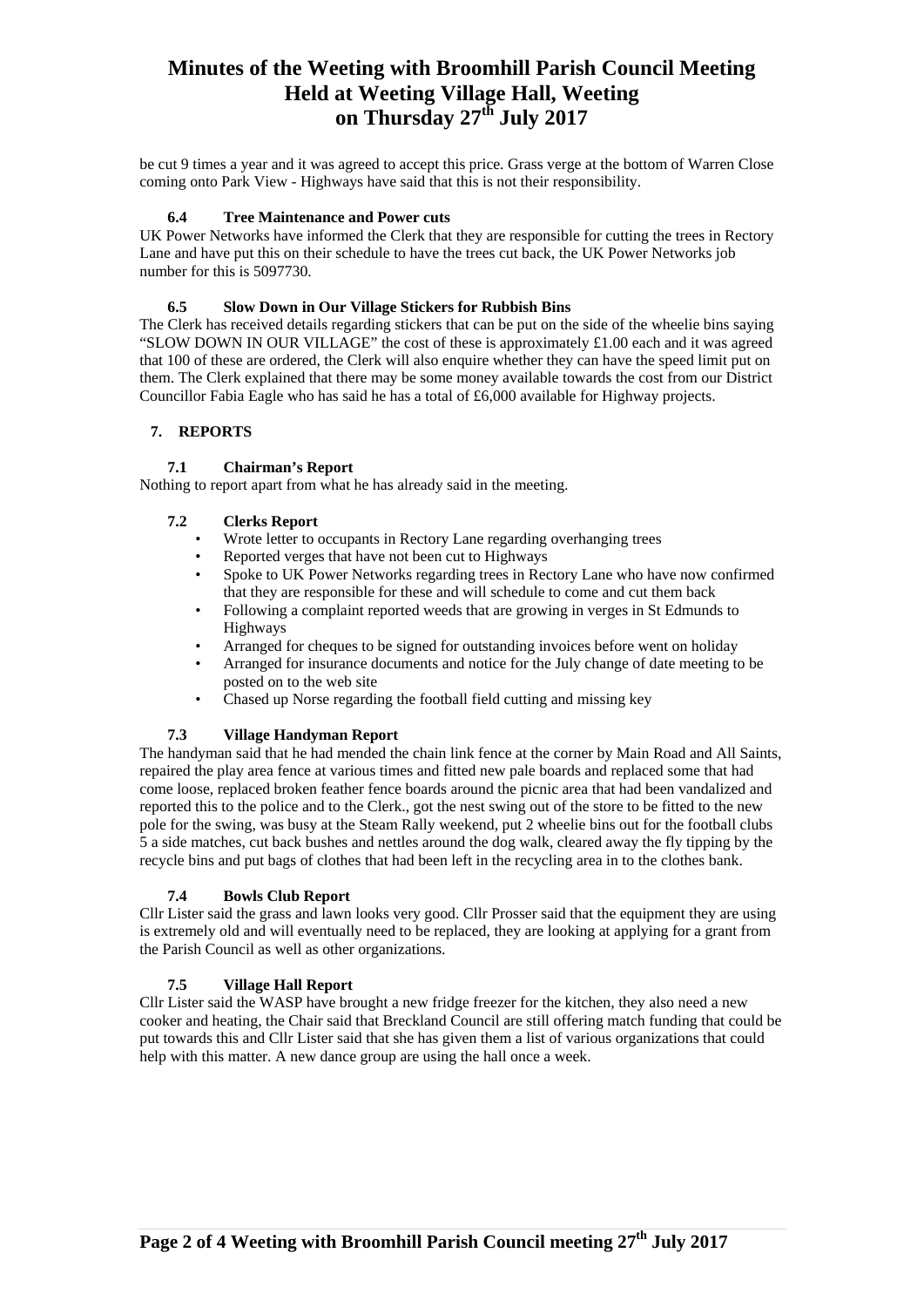#### **7.6 District Councillors Report**

Not at meeting**.** 

## **7.7 County Councillors Report**

Not at meeting, however he sent the following message -*There is very little to report apart from each councillor has been given £6000 to spend on highway matters within their division. This is for items other than maintenance but can be for warning signs and small enhancements. If you have any idea can you let me know so I can decide how and where this sum is spent.* 

#### **8. CORRESPONDENCE – To report on any outstanding correspondence received by the Council**

None

#### **9. FINANCE**

#### **9.1 To Agree and Sign the Payments for June / July Invoices**

The following payments were agreed and authorised on Thursday the  $27<sup>th</sup>$  July 2017, this was proposed by Cllr Buxton, seconded by Cllr Walmsley and all agreed.

The following payments were authorised on Thursday the 27th June 2017 The cheques 400058 to 400072 were signed by P. Angus Clerk to the Council and Cllr M Lister Cheques 400073 to 400076 were signed by Cllr Lister and Cllr Nairn

| <b>Balance for June 2017</b>                            |                                                                 | £35,190.48        |              |
|---------------------------------------------------------|-----------------------------------------------------------------|-------------------|--------------|
| Minus the following direct debits<br>E-On Street Lights |                                                                 |                   |              |
| E-On Street Lights Parrots Piece                        |                                                                 | £457.18<br>£10.30 |              |
| Viridor Waste Collection                                |                                                                 | £72.00            |              |
| Mr J Reay Salary Paid by SO                             |                                                                 | £200.00           |              |
| <b>Total Direct Debits</b>                              |                                                                 | £739.48           |              |
|                                                         | Plus the following receipts                                     |                   |              |
| <b>Weeting Bowls</b>                                    |                                                                 |                   | £18.75       |
| Weeting Village Fayre                                   |                                                                 | £343.05           |              |
| Norfolk County Council delivery of Norfolk Magazine     |                                                                 | £200.00           |              |
| <b>Total Income</b>                                     |                                                                 | £561.80           |              |
| <b>Total after Direct Debits and Income</b>             |                                                                 | £35,012.80        |              |
| <b>Cheques</b>                                          | <b>Description</b>                                              |                   | <b>Total</b> |
| 400058                                                  | Wickstead Playgrounds - Exercise Equipment Inspection           |                   | £72.00       |
| 400059                                                  | Weeting Bowls Club - Hall Hire for June meeting                 |                   | £18.75       |
| 400060                                                  | Terry Hawkins - Web Site Maintenance May and June               |                   | £60.00       |
| 400061                                                  | <b>Chase Timber Products - Village Maintenance Supplies</b>     |                   | £56.04       |
| 400062                                                  | Norse Eastern Ltd - Grass Cutting June                          |                   | £825.85      |
| 400063                                                  | Chase Timber Products - Village Maintenance Supplies            |                   | £23.83       |
| 400064                                                  | Mrs Clodagh Drewry - Village Fayre Expenses                     |                   | £105.00      |
| 400065                                                  | Mrs Judy Juniper - Village Fayre Expenses                       |                   | £31.00       |
| 400066                                                  | Playsafety Limited - ROSPA Inspection Play Equipment<br>£117.60 |                   |              |
| 400067                                                  | Mrs P Angus - Salary £467.48/Home Office Allowance £25.00/      |                   |              |
|                                                         | Mobile Phone £12.36/Post for Banking 0.65                       |                   | £505.49      |
| 400068                                                  | Void Cheque                                                     |                   | £0.00        |
| 400068                                                  | Mr J Reay - Salary £288.60 64 hours (cheque does not            |                   |              |
|                                                         | include the SO payment of £200.00) Mileage 60 miles             |                   |              |
|                                                         | @45p a mile = £27.00                                            |                   | £315.66      |
| 400070                                                  | Post Office - PAYE Payment                                      |                   | £592.00      |
| 400071                                                  | Westcotec - Street Light Maintenance                            |                   | £194.08      |
| 400072                                                  | Mr J Reay - Delivery of Norfolk Life Magazine                   |                   | £100.00      |

400073 E-On Football Club July Electricity £24.21 400074 Weeting Village Hall - Hire for Meetings £18.75